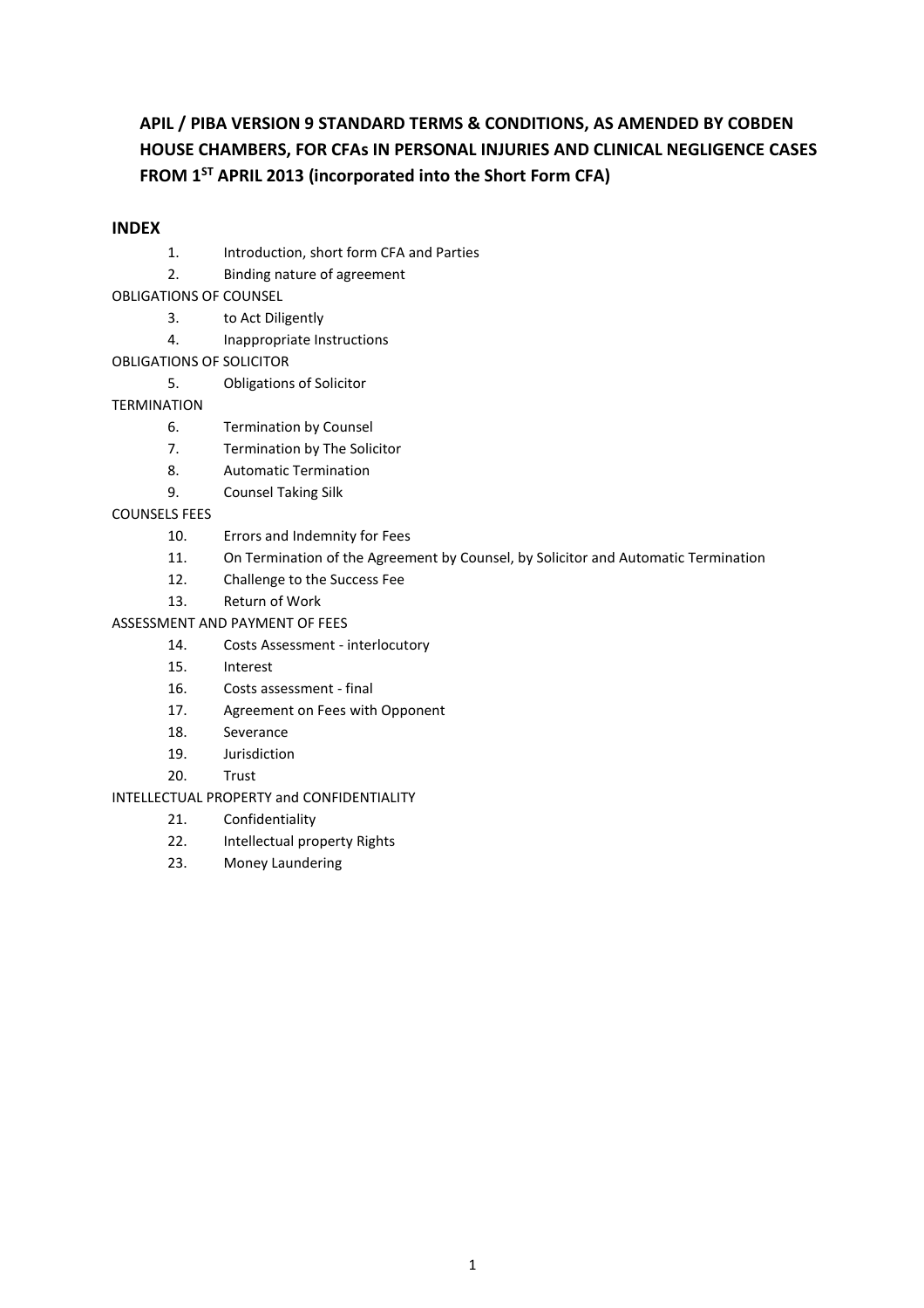## **1. Introduction and short form CFA**

These standard terms will be incorporated into an agreement called a "short form" conditional fee agreement which will be sent to the Solicitor in each case.

The parties to the agreement and the work to be covered and the fees to be charged by Counsel in any particular claim are defined in the short form conditional fee agreement which will be sent to the Solicitor.

## **2. Binding Nature of the Agreement**

- (1) Counsel will not be not bound to act on a conditional fee basis until he/she has completed and sent to the Solicitor a short form conditional fee agreement.
- (2) Unless they specify otherwise, the delivery of the first instructions to Counsel in an individual case with a request that he/she undertake that case on a conditional fee basis shall constitute an offer to Counsel to undertake that case in accordance with the Cobden House Chambers' Standard Short Form Conditional Fee Agreement then current (copies of which are available from Chambers on request) with such a success fee between 0% and 100% as Counsel deems appropriate. The return of the short form agreement shall constitute acceptance by Counsel.
- (3) The Solicitor agrees and considers reasonable the normal and the Success fees set out by Counsel in the short form unless the Solicitor challenges the fees within 14 days of receipt of the short form, in which case any new agreed fees will be recorded in hand writing on the short form. Any hand written reductions to fees must be specifically endorsed and dated by Counsel to be valid or otherwise the subject of written agreement with Counsel's clerk.

#### **3. Obligation of Counsel to act diligently**

Counsel agrees to act in accordance with clause 8 of the Bar Council's (New) Standard Contractual Terms for the Supply of Legal Services by Barristers to Authorised Persons 2012 which state:

"8.1 The Barrister will exercise reasonable skill and care in providing the Services. The Barrister acknowledges the existence of a duty of care owed to the Lay Client at common law, subject to his professional obligations to the Court and under the Code.

8.2The Barrister will provide the Services by such date as may be agreed between the parties, and in any event will do so within a reasonable time having regard to the nature of the Instructions and his other pre‐existing professional obligations as referred to in paragraph 701 of the Code.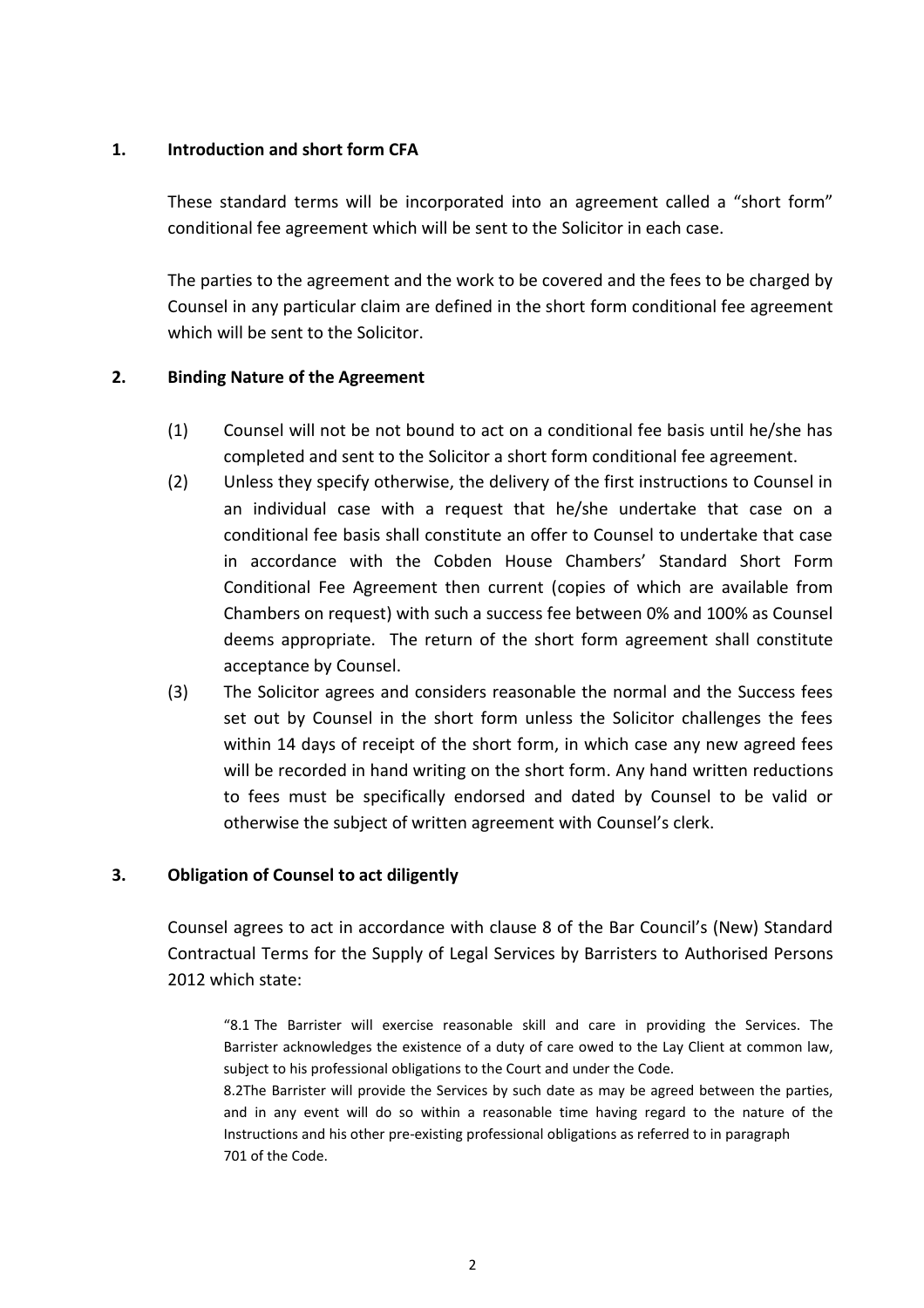8.3 The Barrister may delegate the provision of any part of the Services but will remain responsible for the acts, omissions, defaults or negligence of any delegate as if they were the acts, omissions, defaults or negligence of the Barrister.

8.4 The Barrister will, in addition, provide all information reasonably required to enable the Lay Client and/or Authorised Person to assess what costs have been incurred and to obtain and enforce any order or agreement to pay costs against any third party."

#### **4. Inappropriate Instructions**

Counsel is not bound to accept inappropriate instructions:

- (1) to appear at any hearing where such instructions would be disproportionate to the nature of the hearing and where it would be reasonable (a) for Counsel to consider that Counsel's fees would not be allowed on assessment; or (b) for the Solicitor to instruct a barrister of less experience and seniority, (albeit that Counsel shall use his/her best endeavours to ensure that an appropriate barrister will act for the Client on the same terms as this agreement);
- (2) to draft documents or advise if a barrister of similar seniority would not ordinarily be instructed so to do if not instructed on a conditional fee basis;
- (3) outside the scope of this agreement;

## **5. Obligations of the solicitor**

The solicitor agrees:

- (1) to comply with all the requirements of the CPR, the practice directions about costs supplementing parts 44 to 47 of the CPR (PD Costs), the relevant preaction protocol, and any court order relating to costs budgets and conditional fee agreements;
- (2) promptly to apply for relief from sanction pursuant to CPR part 3 if any default under the CPR occurs and to notify Counsel of any such default;
- (3) to act diligently in all dealings with Counsel and the prosecution of the claim;
- (4) to liaise with or consult Counsel about the likely amount of Counsel's fees before filing any estimate of costs or costs budget in the proceedings, and to provide a copy of any such estimate to Counsel;
- (4A) to ensure that Counsel's fees will be agreed in advance of the preparation and service of the Form H in respect of all Multi Track Work. In accordance with this provision, the Solicitor will:
	- a) provide Counsel with a draft copy of the Form H at least 14 days prior to the date for filing and service of the Form H;
	- b) ensure that the Form H incorporates fees which are agreed between the Solicitor and Counsel;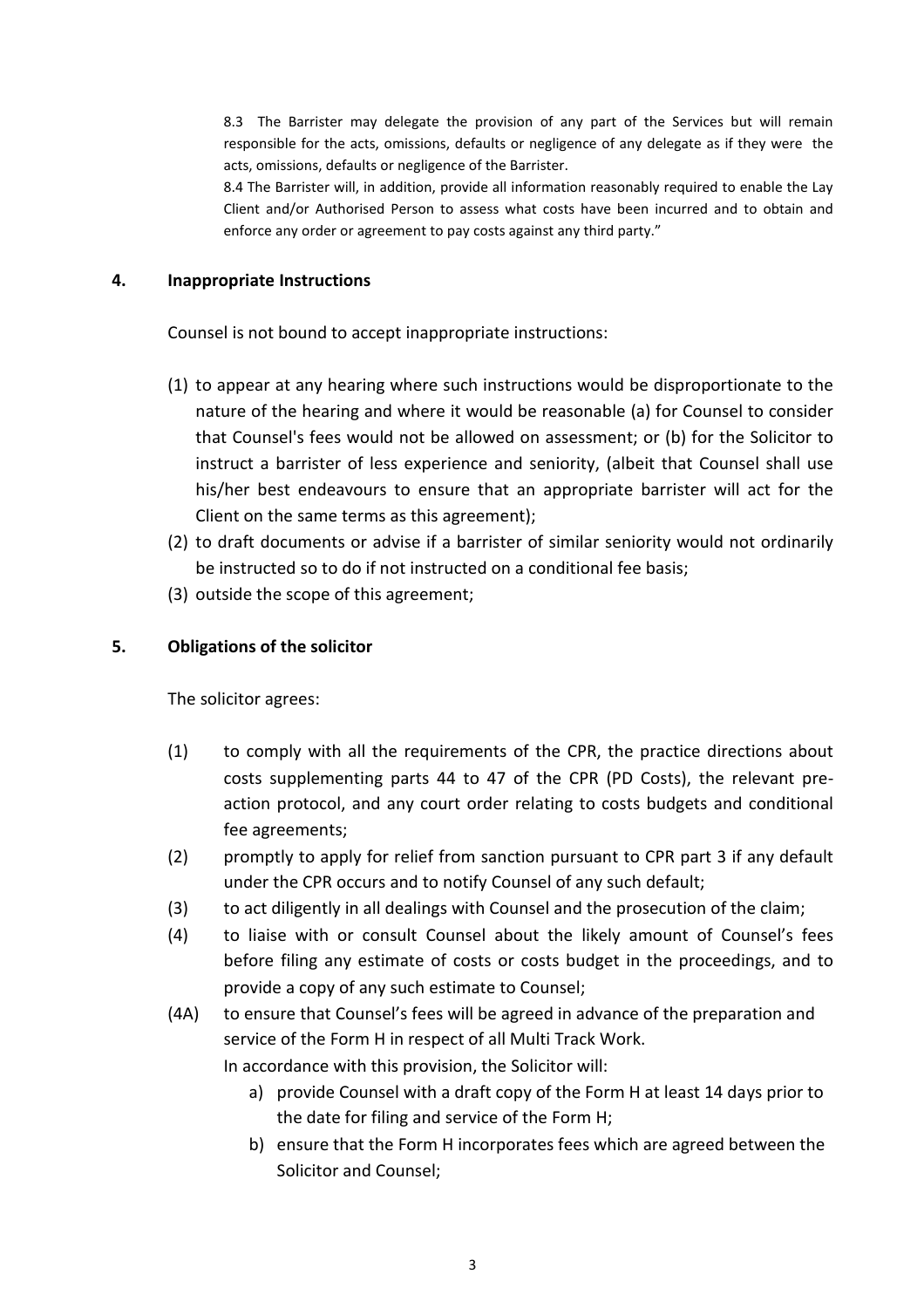(4B) that:

- (a) in the event that the Solicitor fails to comply with paragraph 5(4) or 5 (4A) above (or Counsel is instructed after the filing of the Form H), Counsel will not be obliged to work in accordance with the fees suggested by the Solicitor in the Form H; and
- (b) Counsel's fees will be those agreed as between Counsel's Clerk and the Solicitor;
- (c) in the event that the Solicitor fails (or failed) to serve a Form H in accordance with the CPR and/or in accordance with any Court Order, the Solicitor shall pay Counsel's fees on a private basis in accordance with the '*Standard Contractual Terms for the Supply of Legal Services by Barristers to Authorised Persons 2012'* which can be found on the Cobden House Website (www.cobden.co.uk).
- (5) to consult Counsel on the need for advice and action:
	- (a) within 14 days of receipt of the Defence;
	- (b) not less than 6 weeks prior to any costs budgeting CMC;
	- (c) within 14 days of the exchange of lay witness evidence;
	- (d) within 14 days of disclosure of any medical evidence from the Opponent;
	- (e) within 14 days of receipt of any joint statement of experts;
	- (f) within 14 days of any development which could significantly and adversely affect the prospects of success in the case or the value of the case;
	- (g) within 7 days of any Part 36 offer having been made by the opponent;
	- (h) not less than 4 weeks before the date of the Trial;
	- (i) at any other point reasonably requested by Counsel in writing;
- (6) to deliver within a reasonable time papers reasonably requested by Counsel for consideration;
- (7) promptly to bring to Counsel's attention:
	- (a) any priority or equivalent report to insurers;
	- (b) any Part 36 or other offer to settle;
	- (c) any Part 36 payment into Court;

(d) any evidence information or communication which may materially affect the merits of any issue in the case;

(e) any application by any party to have the Client's costs capped;

(f) any costs capping or costs budget order;

(g) any other factor coming to the Solicitor's attention which may affect Counsel's entitlement to fees whether before or after the termination of this agreement;

(h) the instruction of any Counsel outside of Cobden House Chambers;

- (8) promptly to communicate to the Client any advice by Counsel:
	- (a) to make, accept or reject any Part 36 or other offer;
	- (b) to accept or reject any Part 36 payment in;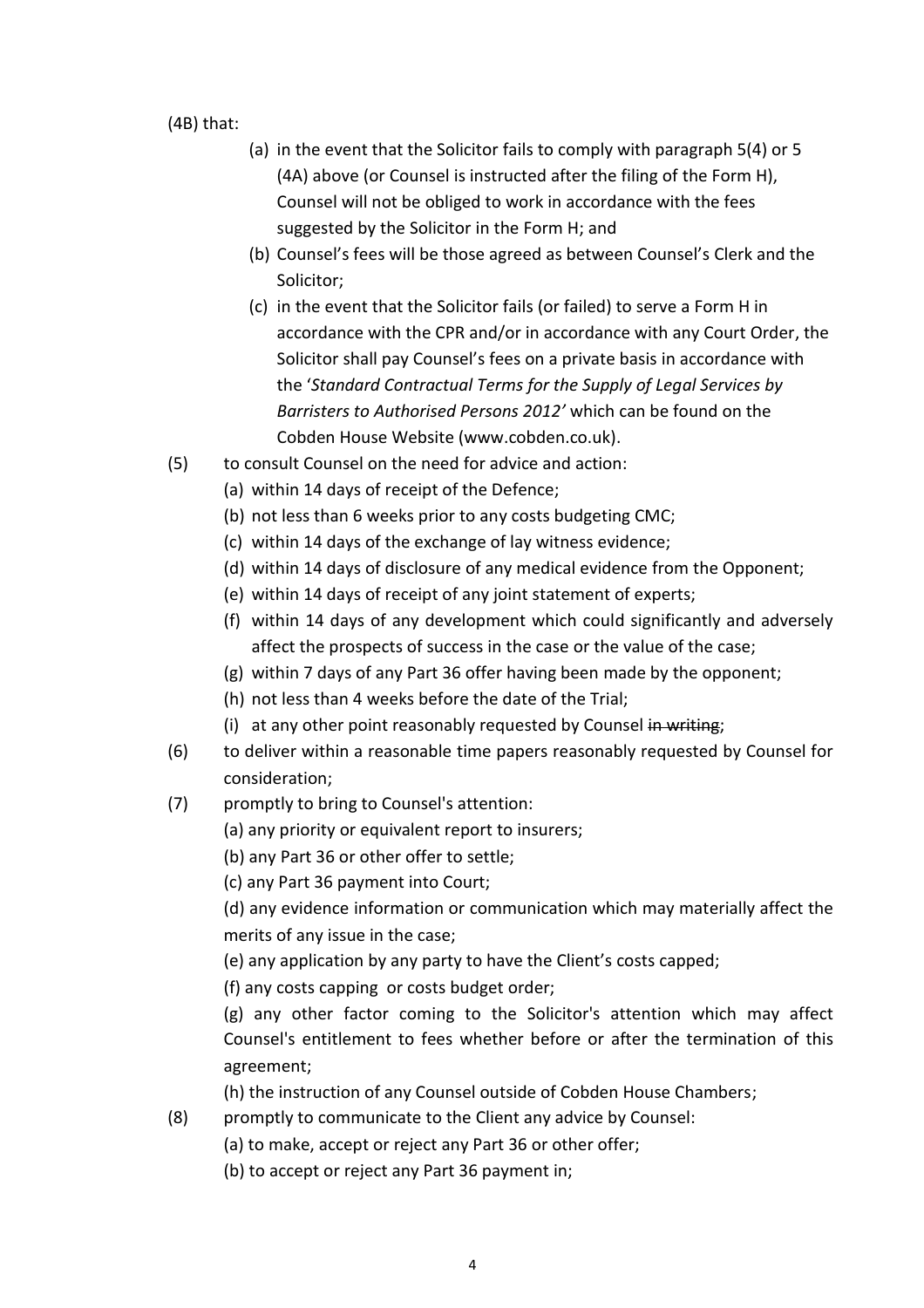(c) to incur, or not incur, expenditure in obtaining evidence or preparing the case;

(d) to instruct Leading Counsel or a more senior or specialised barrister;

(e) that the case or a substantial issue in the case is likely to be lost;

(f) that damages and costs recoverable on success make it unreasonable or uneconomic for the action to proceed;

- (9) promptly to inform Counsel's clerk of any listing for trial or any hearing;
- (10) to deliver the brief to Counsel in accordance with the short form agreement between the Solicitor and Counsel;
- (11) to inform Counsel promptly if the case concludes at any time before the date fixed for trial;
- (12) if any summary assessment of costs takes place in the absence of Counsel, to make representations on Counsel's behalf in relation to his/her fees;
- (13) to inform Counsel in writing within 2 days of any reduction of Counsel's fees on summary assessment made in the absence of Counsel;
- (14) where more than one Defendant is sued, the Solicitor will write to any "after the event" insurers clarifying whether and when Defendants' costs are to be covered if the Claimant does not succeed or win against all of the Defendants, and send that correspondence to Counsel;
- (15) when drawing up a costs bill at any stage of the case to include in it a claim for Counsel's fees and interest on Counsel's fees; and
- (16) to fully investigate the entitlement of the Client to benefit from any 'Before-the-Event' insurance.

## **TERMINATION**

## **6. Termination by Counsel**

Counsel may terminate the agreement if:

- (1) Counsel discovers any fact or document which should have been disclosed to him and which materially affects Counsel's view of the likelihood of success and/or the amount of financial recovery in the event of success;
- (2) Counsel discovers that the Solicitor is in breach of any obligation in paragraph 5 hereof;
- (3) the Solicitor, Client or any Litigation Friend rejects Counsel's advice in any respect set out in paragraph 5(8) hereof;
- (4) Counsel is informed or discovers the existence of any set-off or counter-claim which materially affects the likelihood of success and/or the amount of financial recovery in the event of success;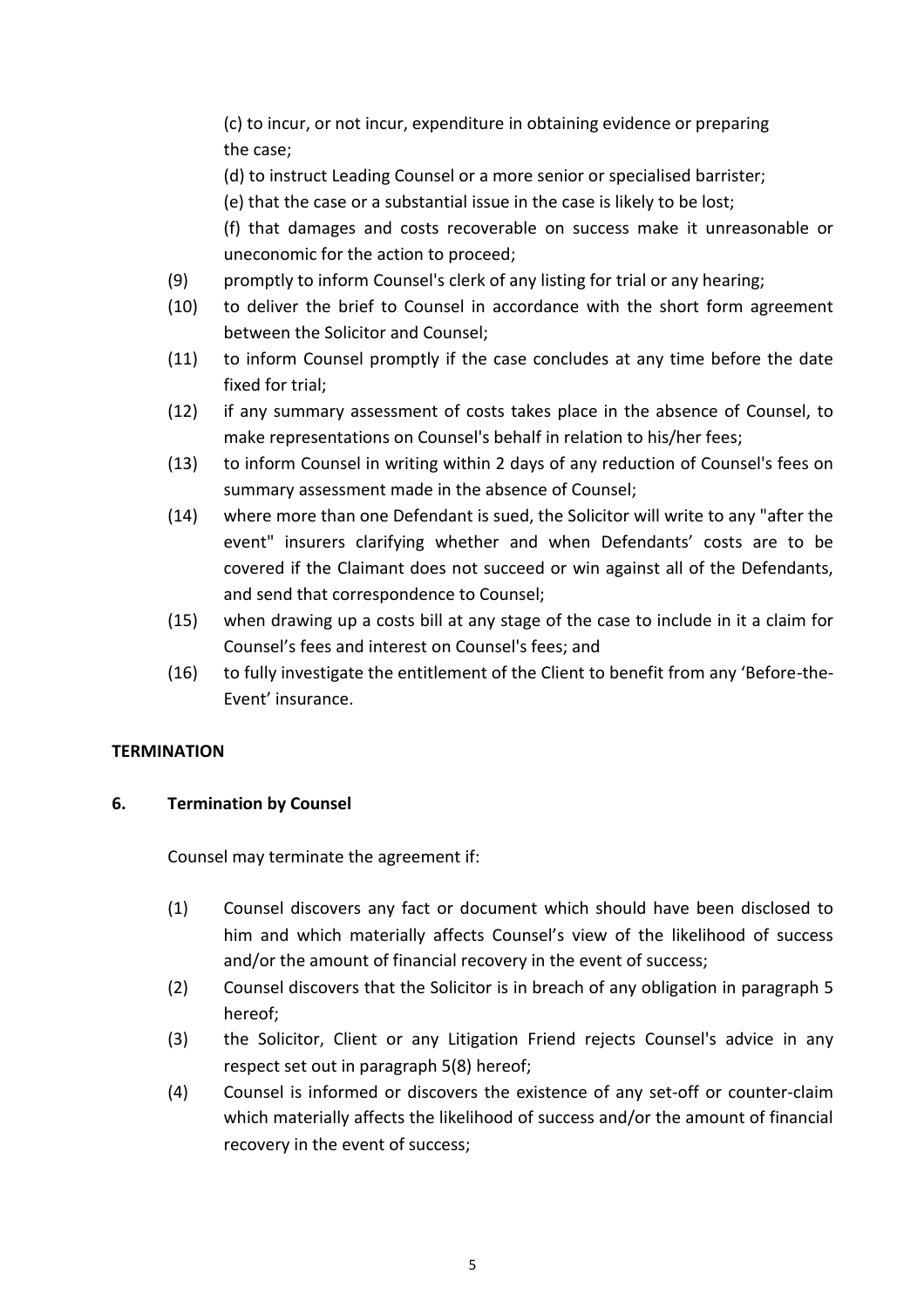- (5) Counsel is informed or discovers the existence of information which has been falsified or should have been but has not been provided by the Solicitor, Client or any Litigation Friend, of which Counsel was not aware and which Counsel could not reasonably have anticipated, which materially affects the merits of any substantial issue in the case;
- (6) Counsel is informed of, or discovers the existence of, any information or evidence, of which Counsel was not aware and which Counsel could not reasonably have anticipated, which materially affects either the merits of the claim or the valuation of the claim so as to adversely affect the likely costs outcome of the claim;
- (7) Counsel is required to cease to act by the Code of Conduct of the Bar of England and Wales or Counsel's professional conduct is being impugned; provided that Counsel may not terminate the agreement if so to do would be a breach of that Code, and notice of any termination must be communicated promptly in writing to the Solicitor;
- (8) a costs capping order or costs budgeting order is made which Counsel reasonably believes may adversely affect the recoverability of his or her normal fees
- (9) if the Opponent receives Community Legal Service funding;
- (10) Counsel assesses the prospects of success in the case at or below 50%;
- (11) Counsel advises the discontinuance of a claim for any reason;
- (12) the Solicitor has failed to comply with a Court Order or any provision under the CPR for the preparation and / or filing and / or service of a Form H, where such default has resulted in the Defendant not being liable to pay Counsel's fees;
- (13) where, in circumstances where the Solicitor has failed to comply with a Court Order or the CPR with regard to the filing of a Form H - the Solicitor and Counsel's Clerk are unable to agree fees in respect of any further work to be undertaken by Counsel;
- (14) in the event that the Solicitor fails to comply with any Court Order and/or is unsuccessful with regard to an Application for Relief from Sanction and the result is that the value of the claim and/or the prospects of success in the claim are substantially and adversely affected.

## **7. Termination by the Solicitor**

The Solicitor may terminate the agreement at any time on the instructions of the Client or any Litigation Friend.

#### **8. Automatic Termination**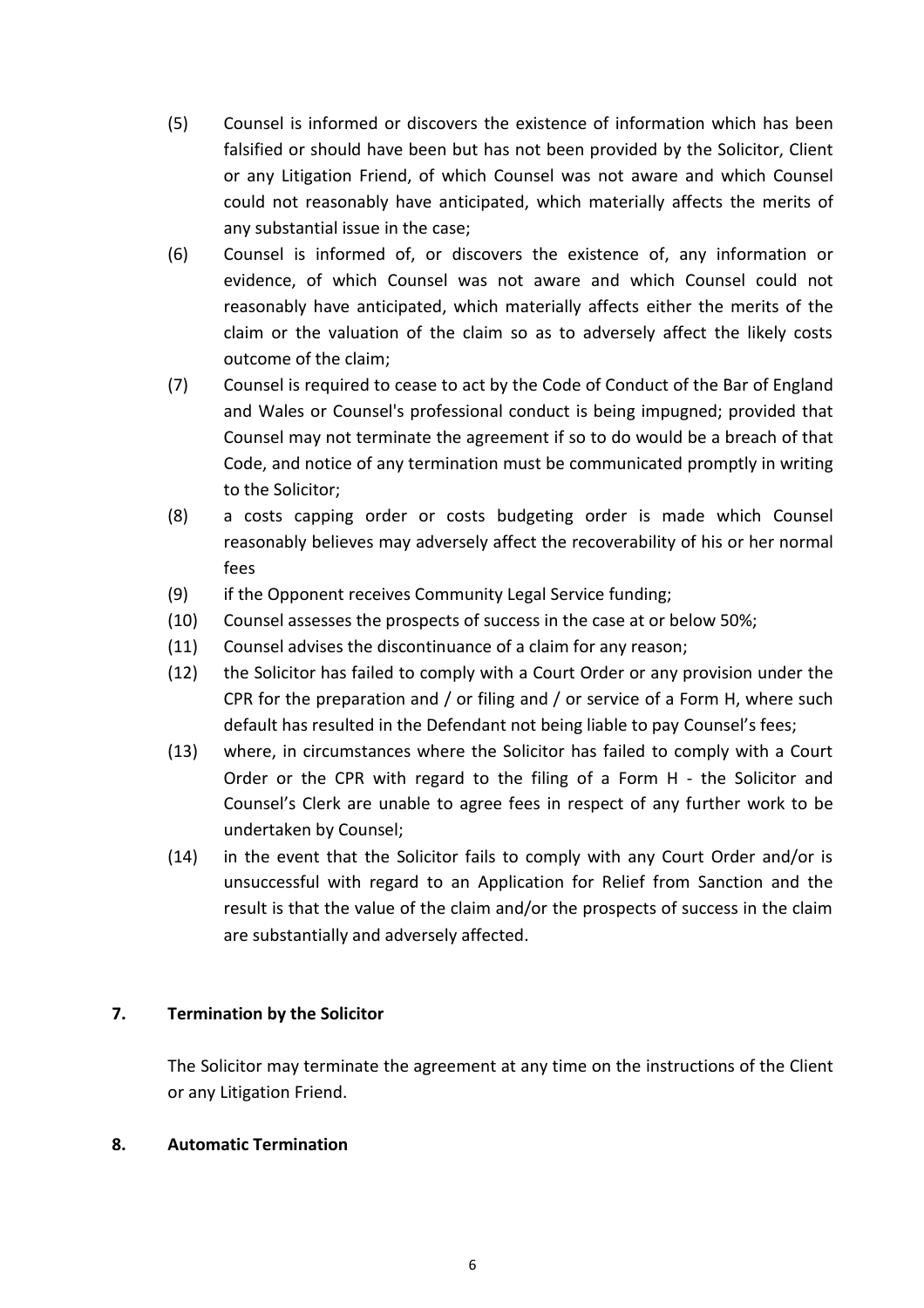This agreement shall automatically terminate if:

- (1) Counsel accepts a full-time judicial appointment;
- (2) Counsel retires from practice;
- (3) the Solicitor's agreement with the Client is terminated before the conclusion of the case;
- (4) Legal Services Commission funding is granted to the Client;
- (5) the court makes a Group Litigation Order covering this claim.

## **9. Counsel taking Silk**

If Counsel becomes Queen's Counsel during the course of the agreement then either party may terminate it provided he/she does so promptly in writing.

## **10. Errors and Indemnity for Fees**

(1) If, because of a breach by the Solicitor of his/her duty to the Client, the Client's claim is dismissed or struck out:

(a) for non compliance with an interlocutory order; or

(b) for want of prosecution, or

(c) for breach of any rule of court or the Civil Procedure Rules;

or if the claim becomes unenforceable against the MIB for breach of the terms of the Uninsured Drivers Agreements or the Untraced Drivers Agreements:

the Solicitor shall (subject to sub paragraphs (3) - (6) hereof) pay Counsel such normal fees as would have been recoverable under the Agreement to the date of strike out.

(2) If, solely because of a breach by Counsel of his/her duty to the Client (but not otherwise), the Client's claim is dismissed or struck out:

(a) for non compliance with an interlocutory order; or

(b) for want of prosecution, or

(c) for breach of any rule of court or the Civil Procedure Rules

Counsel shall (subject to sub paragraphs (3) - (6) hereof) pay the Solicitor such basic costs as would have been recoverable from the Client under the Solicitor's agreement with the Client to the date of strike out.

- (3) If, because of non-compliance by the Solicitor of the obligations under subparagraphs (1), (2), (12), (13) or (16) of paragraph 5 above, Counsel's success fee is not payable by the Client then the Solicitor shall (subject to sub-paragraphs (5) to (7) hereof) pay Counsel such success fees as would have been recoverable under the Agreement.
- (4) No payment shall be made under sub paragraph (1), (2) or (3) hereof in respect of any non-negligent breach by the Solicitor or Counsel.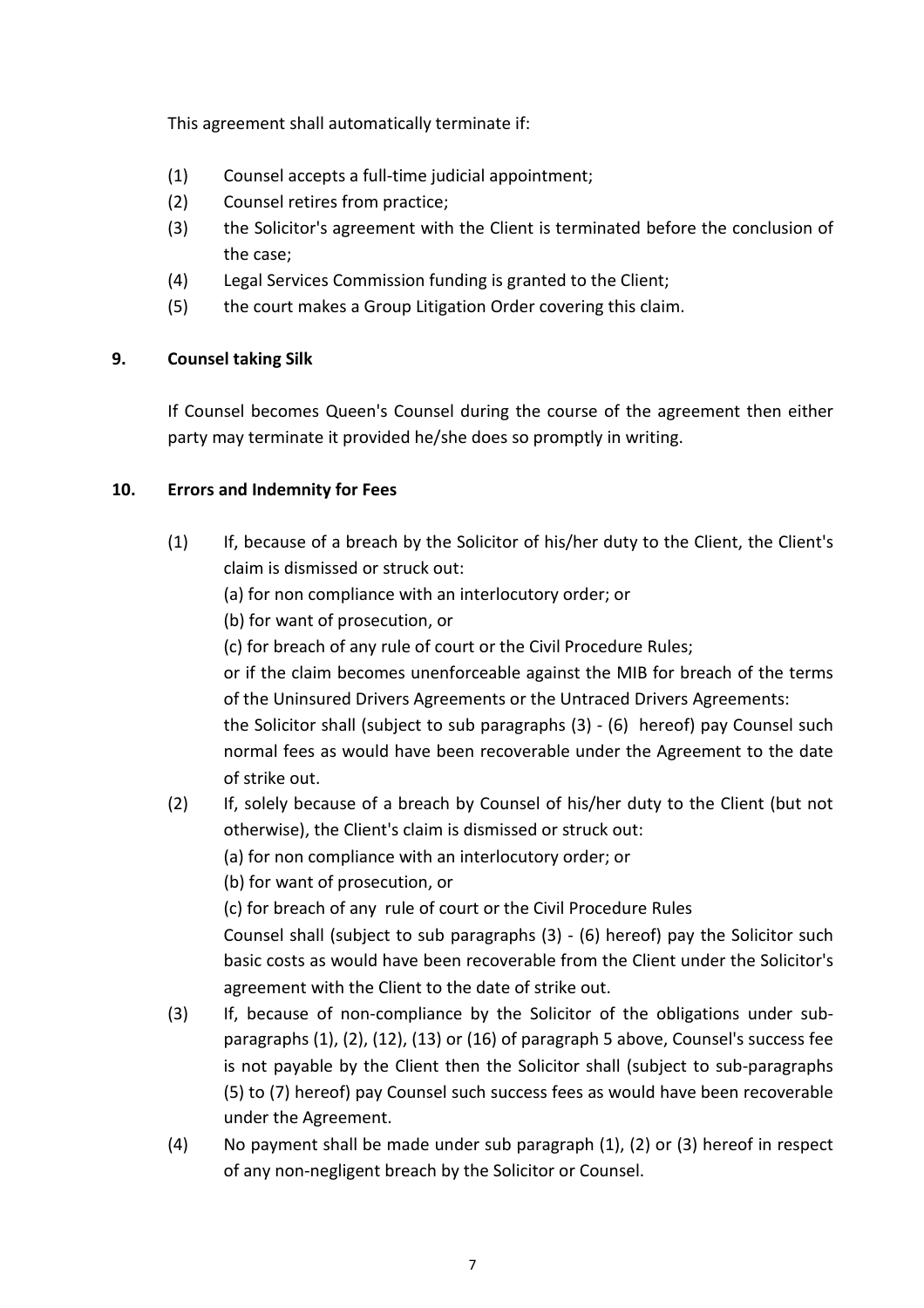#### **Adjudication on disagreement**

- (5) In the event of any disagreement as to whether there has been an actionable breach by either the Solicitor or Counsel, or as to the amount payable under sub paragraph (1), (2) or (3) hereof, that disagreement shall be referred to adjudication by a panel consisting of a Barrister nominated by PIBA and a Solicitor nominated by APIL who shall be requested to resolve the issue on written representations and on the basis of a procedure laid down by agreement between PIBA and APIL(which shall follow the procedure in the Bar Council/Law Society Joint Tribunal Standing orders published in June 2011 and available on the Bar Council's website). The costs of such adjudication shall, unless otherwise ordered by the panel, be met by the unsuccessful party.
- (6) In the event of a panel being appointed pursuant to sub paragraph (5) hereof: (a) if that panel considers, after initial consideration of the disagreement, that there is a real risk that they may not be able to reach a unanimous decision, then the panel shall request APIL (where it is alleged there has been an actionable breach by the Solicitor) or PIBA (where it is alleged that the has been an actionable breach by Counsel) to nominate a third member of the panel;

(b) that panel shall be entitled if it considers it reasonably necessary, to appoint a qualified costs draftsman, to be nominated by the President for the time being of the Law Society, to assist the panel;

(c) the Solicitor or Counsel alleged to be in breach of duty shall be entitled to argue that, on the basis of information reasonably available to both the Solicitor and Counsel, the claim would not have succeeded in any event. The panel shall resolve such issue on the balance of probabilities, and if satisfied that the claim would have been lost in any event shall not make any order for payment of fees or costs.

## **Cap**

- (7) The amount payable in respect of any claim under sub paragraph (1) or (2) or (3) shall be limited to a maximum of £25,000.
- (8) Save as provided at paragraph 10(2) herein, in no circumstances shall any liability that Counsel may have in damages for breach of duty under this contract whether to the Solicitor or to anyone else (including for the avoidance of doubt, the Client) exceed such liability (if any) as Counsel would have had to that person at common law in tort were no contract to exist.
- (9) Nothing in Clause 10(8) shall operate so as to exclude liability where such exclusion is prohibited by law nor to limit or exclude a contribution claim by the Solicitor against Counsel under the Civil Liability (Contribution) Act 1978.

# **COUNSELS ENTITLEMENT TO FEES**

## **On Termination of the Agreement**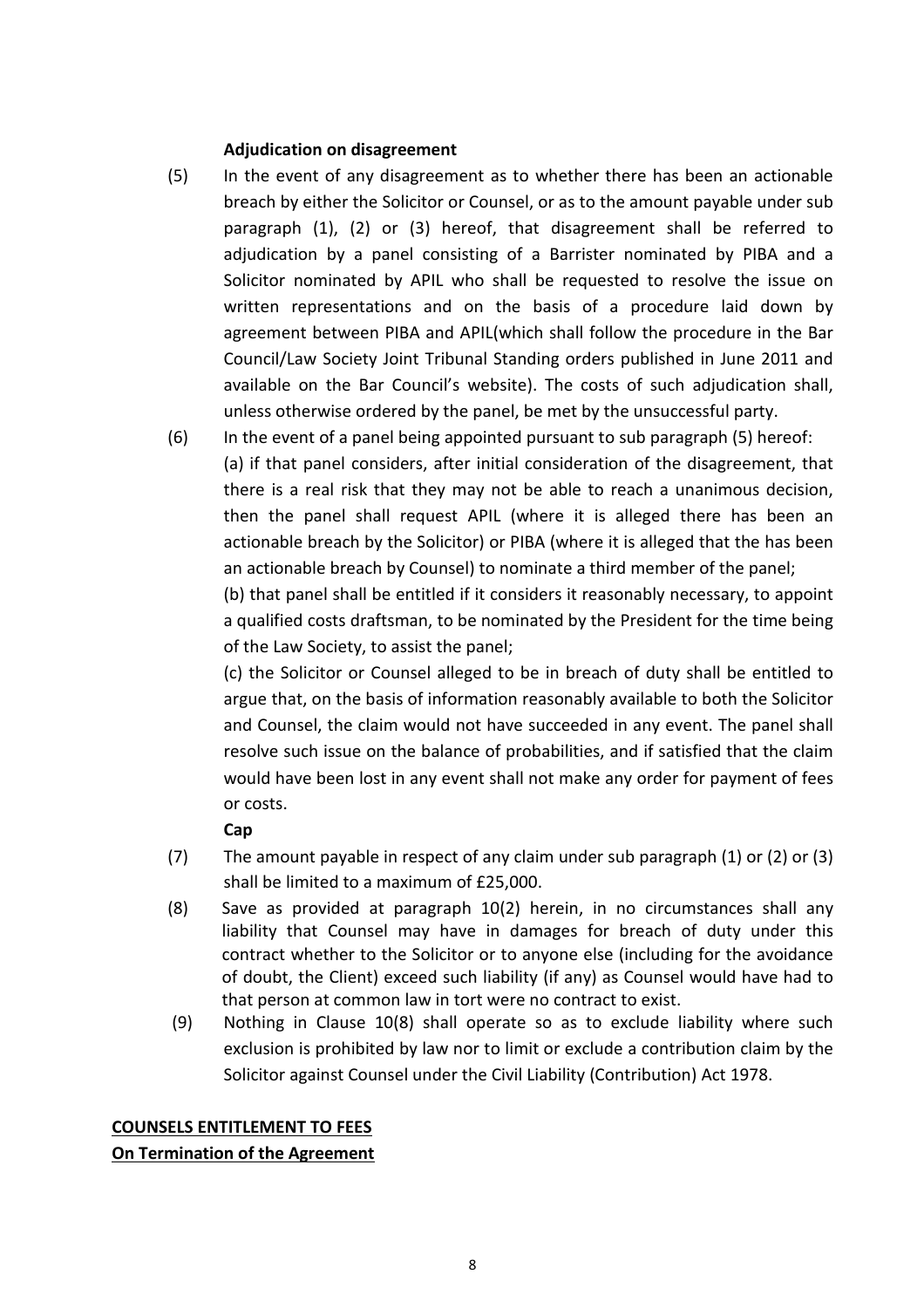## **11. Termination**

## 11.1 **by Counsel**

(1) If Counsel terminates the agreement under paragraph 6 then, subject to sub-paragraph 3 hereof, Counsel may elect either: (a) to receive payment of normal fees without a success fee which the Solicitor shall pay not later than three months after termination: **("Option A"),** or

(b) to await the outcome of the case and receive payment of normal and success fees if it ends in success: **("Option B").**

(2) If Counsel terminates the agreement because the Solicitor, Client or Litigation Friend rejects advice under paragraph 5(8) (e) or 5(8)(f) Counsel is entitled only to "Option B".

## 11.2 **by the Solicitor**

If the Solicitor terminates the agreement under paragraph 7, Counsel is entitled to elect between "**Option A**" and "**Option B**".

## 11.3 **Automatic Termination and Counsel taking silk**

If the agreement terminates under paragraphs 8 or 9 Counsel is entitled only to "**Option B**".

## **12. Challenge to fees**

If the Client wishes to challenge:

- a) the entitlement to fees of Counsel or the level of such fees following termination of the agreement; or
- b) any refusal by Counsel after signing this agreement to accept instructions, the Solicitor must make such challenge in writing within 14 days of termination or refusal.

#### **13. Return of Work**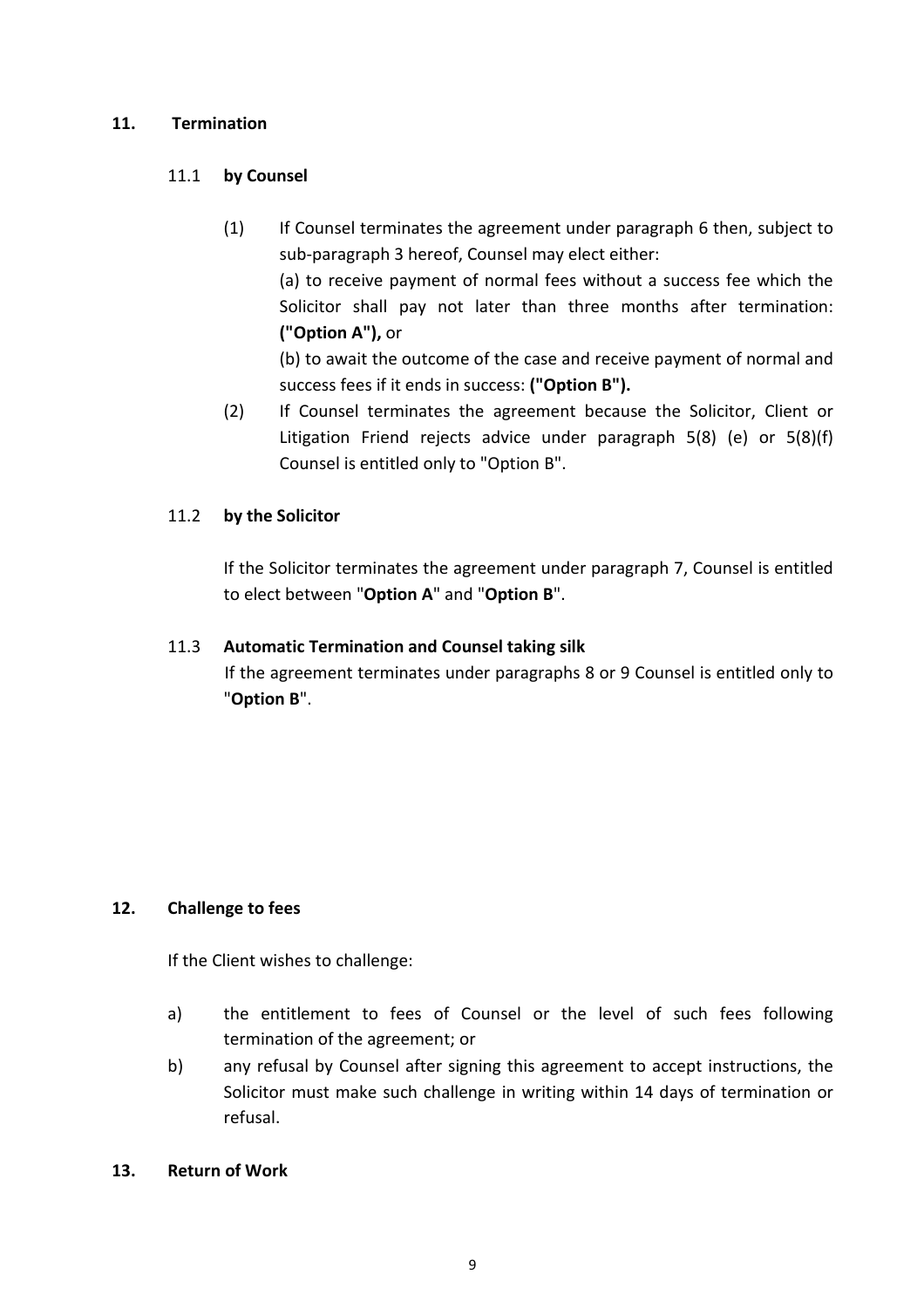If Counsel in accordance with the Bar's Code of Conduct is obliged to return any brief or instructions in this case to another barrister, then:

- (1) Counsel will use his/her best endeavours to ensure that an appropriate barrister agrees to act for the Client on the same terms as this agreement;
- (2) If Counsel is unable to secure an appropriate replacement barrister to act for the Client on the same terms as this agreement Counsel will not be responsible for any additional fee incurred by the Solicitor or Client.
- (3) If the case ends in success Counsel's fees for work done shall be due and paid on the conditional fee basis contained in this agreement whether or not the replacement barrister acts on a conditional fee basis; but
- (4) If the Solicitor or Client rejects any advice by the replacement barrister of the type described in paragraph 5(8) hereof, the Solicitor shall immediately notify Counsel who shall be entitled to terminate this agreement under paragraph 6(3).

# **ASSESSMENT AND PAYMENT OF COSTS / FEES**

# **14. Costs Assessment - interlocutory**

- If:
- (1) a costs order is anticipated or made in favour of the Client at an interlocutory hearing and the costs are summarily assessed at the hearing; or
- (2) the costs of an interlocutory hearing are agreed between the parties in favour of the Client; or
- (3) an interlocutory order or agreement for costs to be assessed in detail and paid before the conclusion of proceedings is made in favour of the Client:

Then:

- (a) the Solicitor will include in the statement of costs a full claim for Counsel's normal fees; and
- (b) the Solicitor will promptly conclude by agreement or assessment the question of such costs; and
- (c) within one month of receipt of such costs the Solicitor will pay to Counsel the amount recovered in respect of his/her fees, such sum to be set off against Counsel's entitlement to normal fees by virtue of this agreement.

## **15. Interest**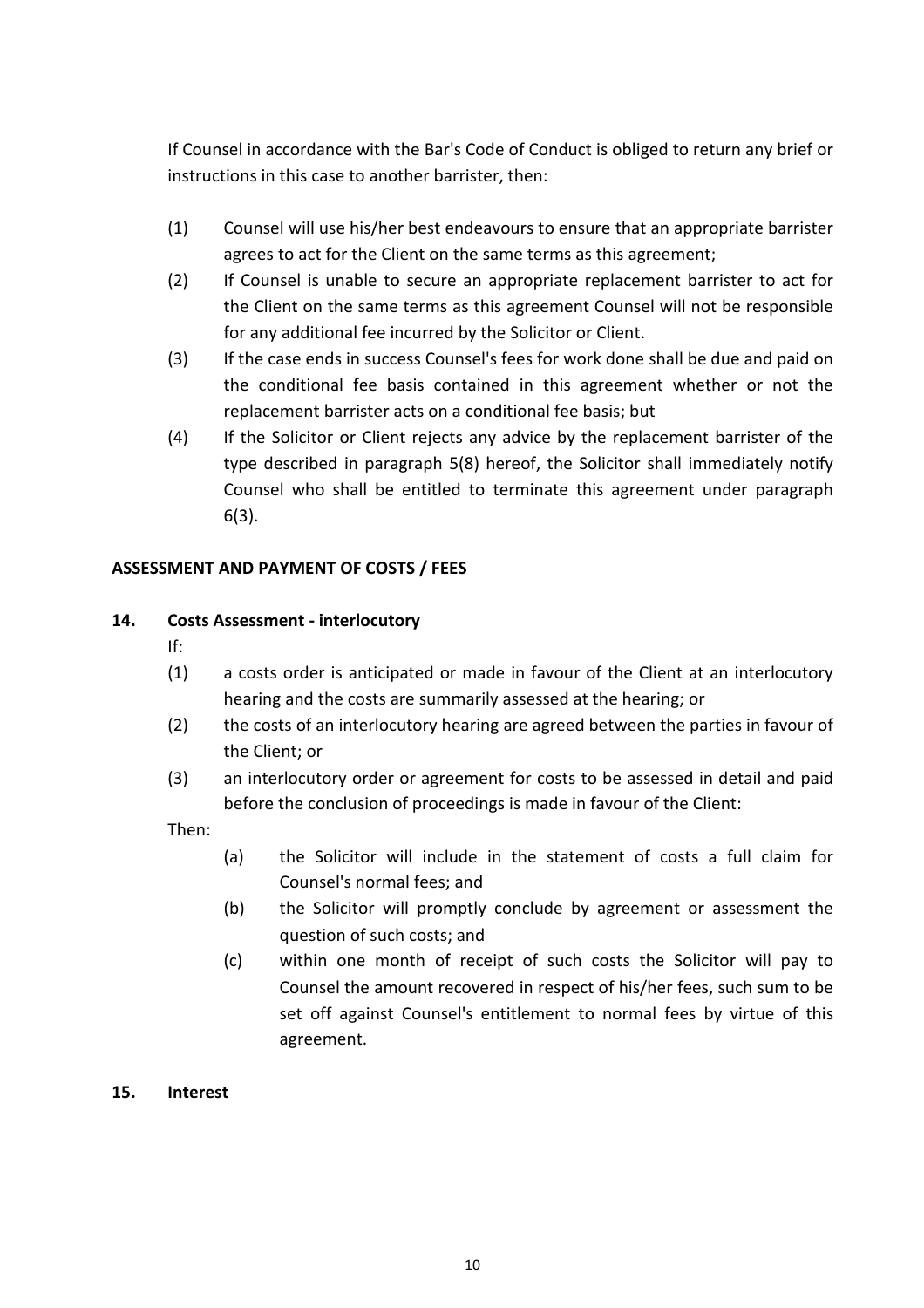The Solicitor will use his best endeavours to recover interest on Counsel's fees from any party ordered to pay costs to the Client and shall pay Counsel the share of such interest that has accrued on Counsel's outstanding fees.

## **16. Costs assessment – final**

The Solicitor will:

- (1) inform Counsel's clerk in good time of any challenge made to his or her normal fees or success fees and of the date, place and time of any detailed costs assessment the Client or Opponent has taken out pursuant to the Civil Procedure Rules; and
- (2) provide Counsel with the opportunity to make written or oral representations in support of his/her fees at any assessment; and
- (3) place any relevant details and any written representations before the assessing judge and argue Counsel's case for his/her normal fee, at any inter partes assessment hearing, unless Counsel is present or represented.

# **17. Agreement on Fees with Opponent**

If the Opponent offers to pay the Client's legal fees or makes an offer of one amount that includes payment of Counsel's normal fees at a lower sum than is due under this agreement then the Solicitor:

- (1) will calculate the proposed pro-rata reductions of the normal and success fees of both Solicitor and Counsel; and
- (2) inform Counsel of the offer and the calculations supporting the proposed prorata reductions referred to in paragraph (1) above; and
- (3) will not accept the offer without Counsel's express consent; and
- (4) will advise the Client on the Client's liability for Counsel's unrecovered normal fees and success fees; and

If such an agreement is reached on the fees recoverable from the Opponent, then Counsel's fees may be limited to the agreed sum (unless the court orders otherwise). If the short form CFA provides at paragraph 12 thereof that the Solicitor **will not** be liable for any of Counsel's normal fees which are not recovered from the other side then Counsel will recover no further normal fees from the Client. If the short form CFA provides at paragraph 12 thereof that the Solicitor **will** be liable for any of Counsel's normal fees which are not recovered from the other side then the Client will also be liable for the unrecovered fees.

#### **18. Severance**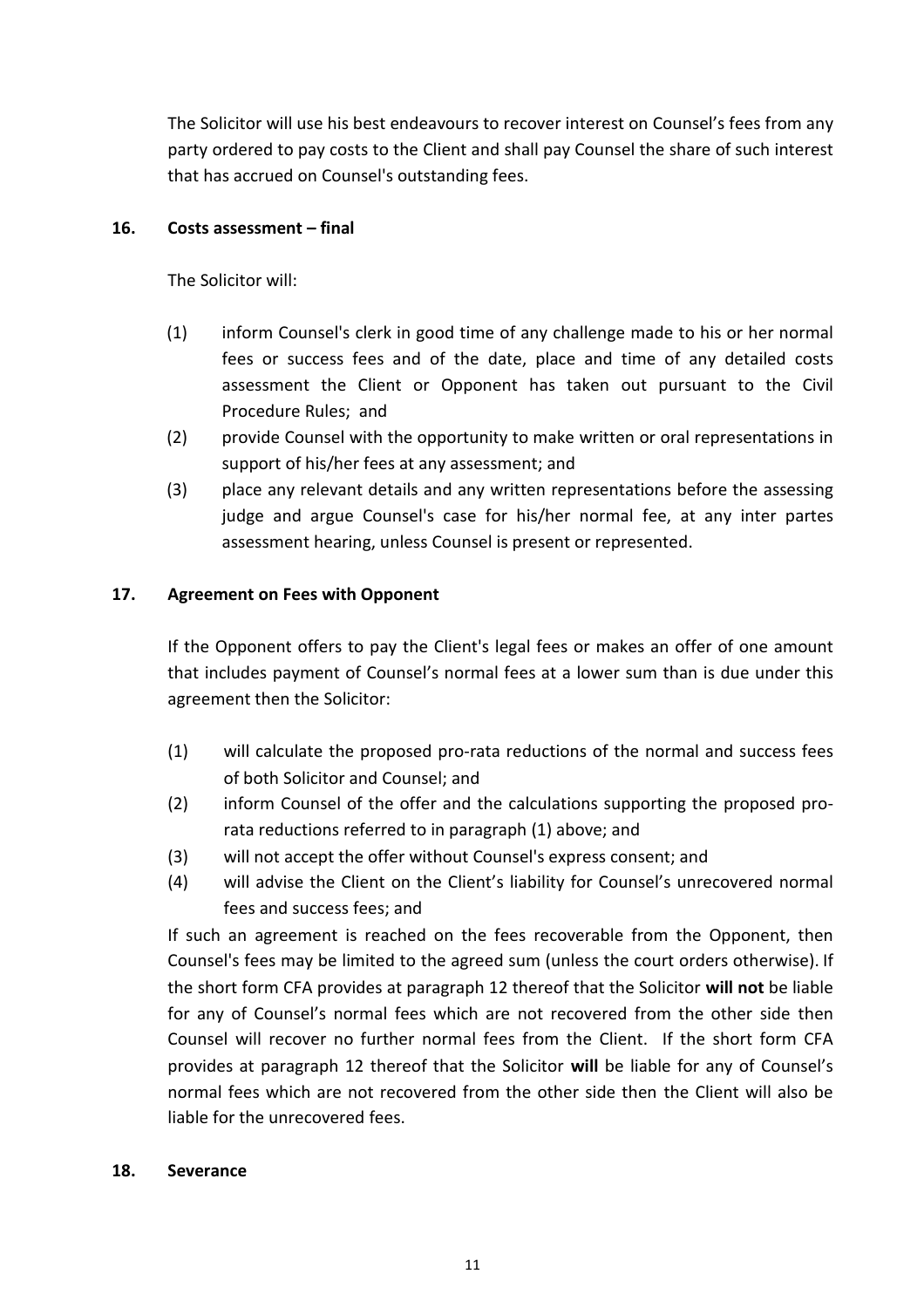If any provision of this agreement is found by any competent court to be invalid, illegal or unenforceable in whole or in part for whatever reason, then it shall be deemed to be severed from this agreement to the extent only of such invalidity, illegality or unenforceability and the remaining provisions of this agreement and the remainder of the provision in question shall continue in full force and effect unimpaired by such severance.

#### **19. Jurisdiction**

In the event of dispute, the parties agree to submit to the exclusive jurisdiction of the Courts of England and Wales in respect of any dispute arising out of or under the terms of the agreement between Counsel and Solicitor.

## **20. Trust**

- (1) The Solicitor holds on trust for Counsel such part of the debt that the Client owes the Solicitor as relates to Counsel's fees and expenses and, at Counsel's request, will assign the benefit of that debt to Counsel and do all such things as are necessary to perfect Counsel's title to that debt.
- (2) The Solicitor further holds on trust for Counsel any sum that he recovers from an Opponent in respect of Counsel's fees and expenses and agrees that he will hold such sums in a separate account until he pays it to Counsel.

## **Confidentiality**

- **21.** Counsel shall keep confidential all information provided to him in connection with the Claim unless:
	- (1) Counsel is authorised by the Solicitor or the Client to disclose it;
	- (2) the information is in or comes into the public domain without any breach of confidentiality on the part of Counsel; or
	- (3) Counsel is required or permitted to disclose it by law, or by any regulatory or fiscal authorities, in which case, to the extent that he is permitted to do so, he will endeavour to give the Solicitor and/or the Client as much advance notice as possible and permitted of any such required disclosure.
	- (4) Counsel owes the same duty of confidentiality to other clients, and will therefore not disclose or make use of any information that might be given to him in confidence in relation to any other matter without the consent of his other client, even if it is material to providing the Services.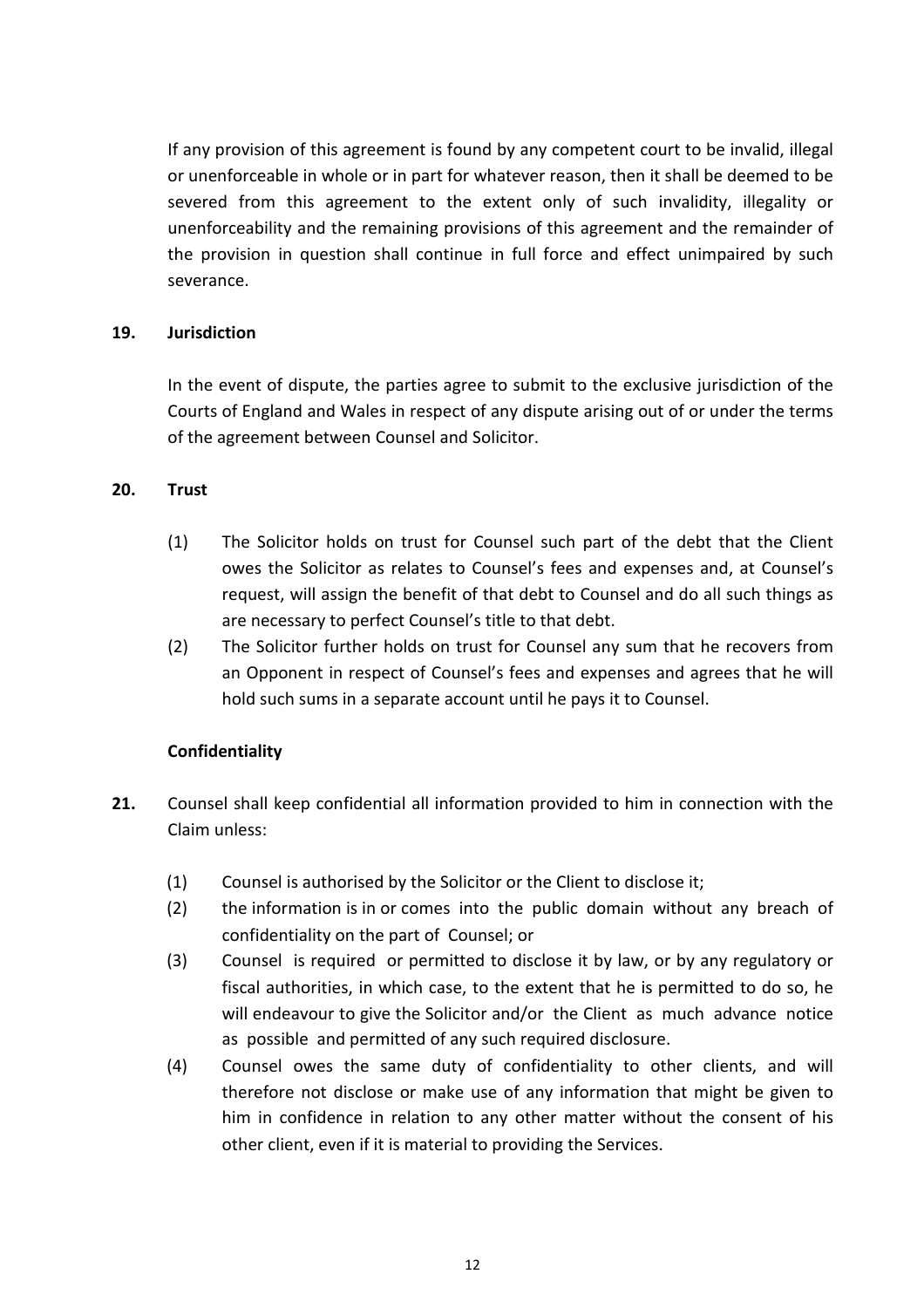- (5) Unless the Solicitor expressly informs Counsel to the contrary in advance in writing, Counsel may allow the Instructions to be reviewed by another Counsel or by a pupil (including a vacation pupil or mini‐pupil) in chambers, on terms that that other barrister or pupil complies with this clause.
- (6) Subject to his obligation under this clause Counsel may make and retain copies of the Instructions and any written material produced by him.
- (7) To the extent such information is already in the public domain, Counsel may disclose in his marketing and similar materials, and to prospective clients and publishers of legal directories that he is or has been instructed by the Solicitor and/or for the Client and the nature of the Case. To the extent any such information is not already in the public domain, Counsel may only refer to it for marketing purposes in a form which sufficiently preserves the Client's privilege and confidentiality and (where the law so requires) with the Client's consent.

## **22. Intellectual Property**

- (1) All copyright and other intellectual property rights of whatever nature in or attaching to Counsel's work product, including all documents, reports, written advice or other materials provided by Counsel to the Solicitor or the Lay Client belong to and remain with Counsel. The Solicitor and the Lay Client have the right and licence to use Counsel's work product for the particular Case and the particular purpose for which it is prepared. If the Solicitor or the Lay Client wishes to use copies of Counsel's work product for purposes other than those for which it is prepared, this will require the express written permission of the Counsel. The moral rights of Counsel in respect of his work product are asserted.
- (2) All copyright and other intellectual property rights of whatever nature in or attaching to the Solicitor's work product, including all documents, reports, written advice or other materials provided by the Solicitor to Counsel or the Lay Client belong to and remain with the solicitor. Counsel and the Lay Client have the right and licence to use the Solicitor's work product for the particular case and the particular purpose for which it is prepared. If Counsel or the Lay Client wishes to use copies of the solicitor's work product for purposes other than those for which it is prepared, this will require the express written permission of the Solicitor. The moral rights of the Solicitor in respect of his work product are asserted.

#### **23 Money Laundering**

(1) Notwithstanding acceptance of Instructions in accordance with paragraph 2.1 above, Counsel shall be entitled to carry out any customer due diligence